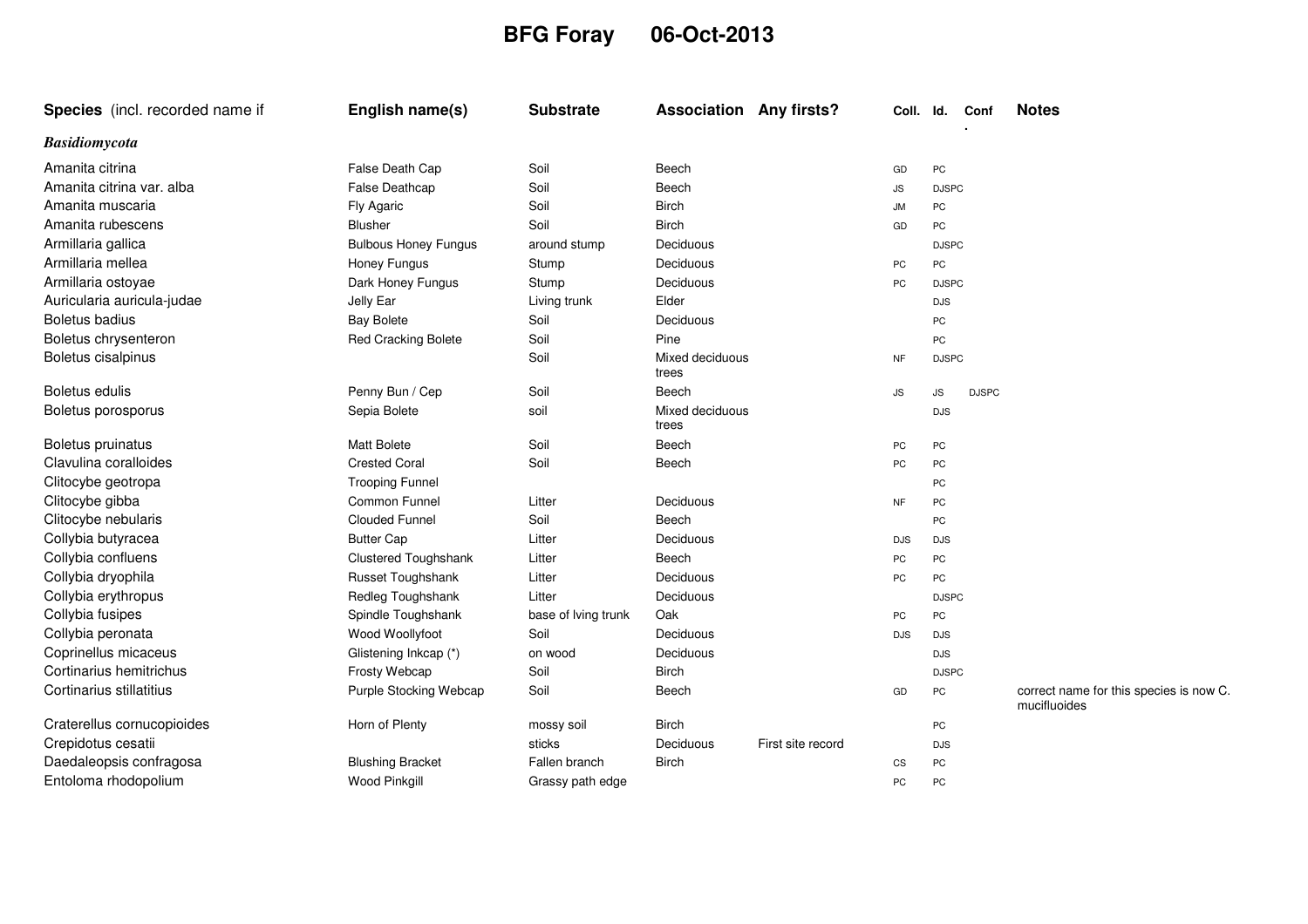| Fistulina hepatica        | <b>Beefsteak Fungus</b>                          | on living trunk  | Oak                                        |                   | <b>NF</b>  | PC               |
|---------------------------|--------------------------------------------------|------------------|--------------------------------------------|-------------------|------------|------------------|
| Galerina marginata        | <b>Funeral Bell</b>                              | Fallen branch    | Deciduous                                  |                   | PC         | PC               |
| Ganoderma applanatum      | <b>Artist's Bracket</b>                          | Stump            | Beech                                      |                   | <b>DJS</b> | <b>DJS</b>       |
| Hebeloma aestivale        |                                                  | soil             | Mixed deciduous First site record<br>trees |                   |            | <b>DJS</b>       |
| Hygrophoropsis aurantiaca | <b>False Chanterelle</b>                         | Litter           |                                            |                   | GD         | PC               |
| Hypholoma fasciculare     | Sulphur Tuft                                     | Stump            | Deciduous                                  |                   | <b>NF</b>  | PC               |
| Inocybe asterospora       | <b>Star Fibrecap</b>                             | Soil             | Oak                                        |                   |            | PC               |
| Inocybe flocculosa        | <b>Fleecy Fibrecap</b>                           | Soil             | oakd and willow                            |                   | CS         | PC               |
| Inocybe geophylla         | White Fibrecap                                   | Soil             | Mixed deciduous<br>trees                   |                   | PC         | PC               |
| Inocybe rimosa            | Split Fibrecap                                   | Soil             | oak and willow                             |                   | JS         | PC               |
| Kuehneromyces mutabilis   | <b>Sheathed Woodtuft</b>                         | all over stump   | Deciduous                                  |                   | JS         | PC               |
| Laccaria amethystina      | <b>Amethyst Deceiver</b>                         | Litter           | Deciduous                                  |                   |            | PC               |
| Laccaria laccata          | Deceiver                                         | Litter           | Deciduous                                  |                   | ${\sf JS}$ | JS<br><b>DJS</b> |
| Lactarius blennius        | Beech Milkcap / Slimy Milkcap                    | Soil             | Beech                                      |                   |            | <b>DJSPC</b>     |
| Lactarius chrysorrheus    | Yellowdrop Milkcap                               | Soil             | Oak                                        |                   | PC         | PC               |
| Lactarius fluens          |                                                  | Soil             | Beech                                      |                   | <b>DJS</b> | <b>DJS</b>       |
| Lactarius pubescens       | <b>Bearded Milkcap</b>                           | Soil             | <b>Birch</b>                               |                   |            | <b>DJSPC</b>     |
| Lactarius quietus         | Oakbug Milkcap                                   | Soil             | Oak                                        |                   |            | PC               |
| Lactarius subdulcis       | Mild Milkcap                                     | Soil             | Deciduous                                  |                   | CS         | PC               |
| Lactarius tabidus         | <b>Birch Milkcap</b>                             | Soil             | Deciduous                                  |                   | CS         | <b>DJSPC</b>     |
| Lactarius torminosus      | <b>Woolly Milkcap</b>                            | Soil             | <b>Birch</b>                               |                   | GD         | <b>DJSPC</b>     |
| Laetiporus sulphureus     | Chicken of the Woods / Sulphur Stump<br>Polypore |                  | Oak                                        |                   | PC         | PC               |
| Leccinum scabrum          | <b>Brown Birch Bolete</b>                        | soil             | <b>Birch</b>                               |                   |            | <b>DJSPC</b>     |
| Lycoperdon perlatum       | <b>Common Puffball</b>                           | Litter           | Beech                                      |                   | GD         | PC               |
| Marasmiellus ramealis     | Twig Parachute                                   | twigs            | Deciduous                                  |                   | <b>DJS</b> | <b>DJS</b>       |
| Marasmius rotula          | <b>Collared Parachute</b>                        | Litter           | Deciduous                                  |                   |            | <b>DJS</b>       |
| Megacollybia platyphylla  | <b>Whitelaced Shank</b>                          | Litter           | Beech                                      |                   | PC         | PC               |
| Melanoleuca polioleuca    | Common Cavalier                                  | Grassy path edge |                                            |                   | PC         | PC               |
| Mycena acicula            | Orange Bonnet                                    | Litter           | Deciduous                                  |                   | <b>NF</b>  | PC               |
| Mycena crocata            | Saffrondrop Bonnet                               | Fallen branch    | Beech                                      |                   |            | <b>DJSPC</b>     |
| Mycena flavescens         |                                                  | Litter           | Deciduous                                  | First site record | PC         | PC               |
| Mycena galericulata       | Common Bonnet / Bonnet<br>Mycena                 | Fallen branch    | Deciduous                                  |                   |            | <b>DJSPC</b>     |
| Mycena haematopus         | <b>Burgundydrop Bonnet</b>                       | Fallen branch    | Deciduous                                  |                   | CS         | PC               |
| Mycena inclinata          | <b>Clustered Bonnet</b>                          | Stump            | Oak                                        |                   | PC         | PC               |
| Mycena leptocephala       | Nitrous Bonnet                                   | Litter           | Deciduous                                  |                   |            | PC               |
| Mycena pelianthina        | <b>Blackedge Bonnet</b>                          | Litter           | Beech                                      |                   | JS         | PC               |
|                           |                                                  |                  |                                            |                   |            |                  |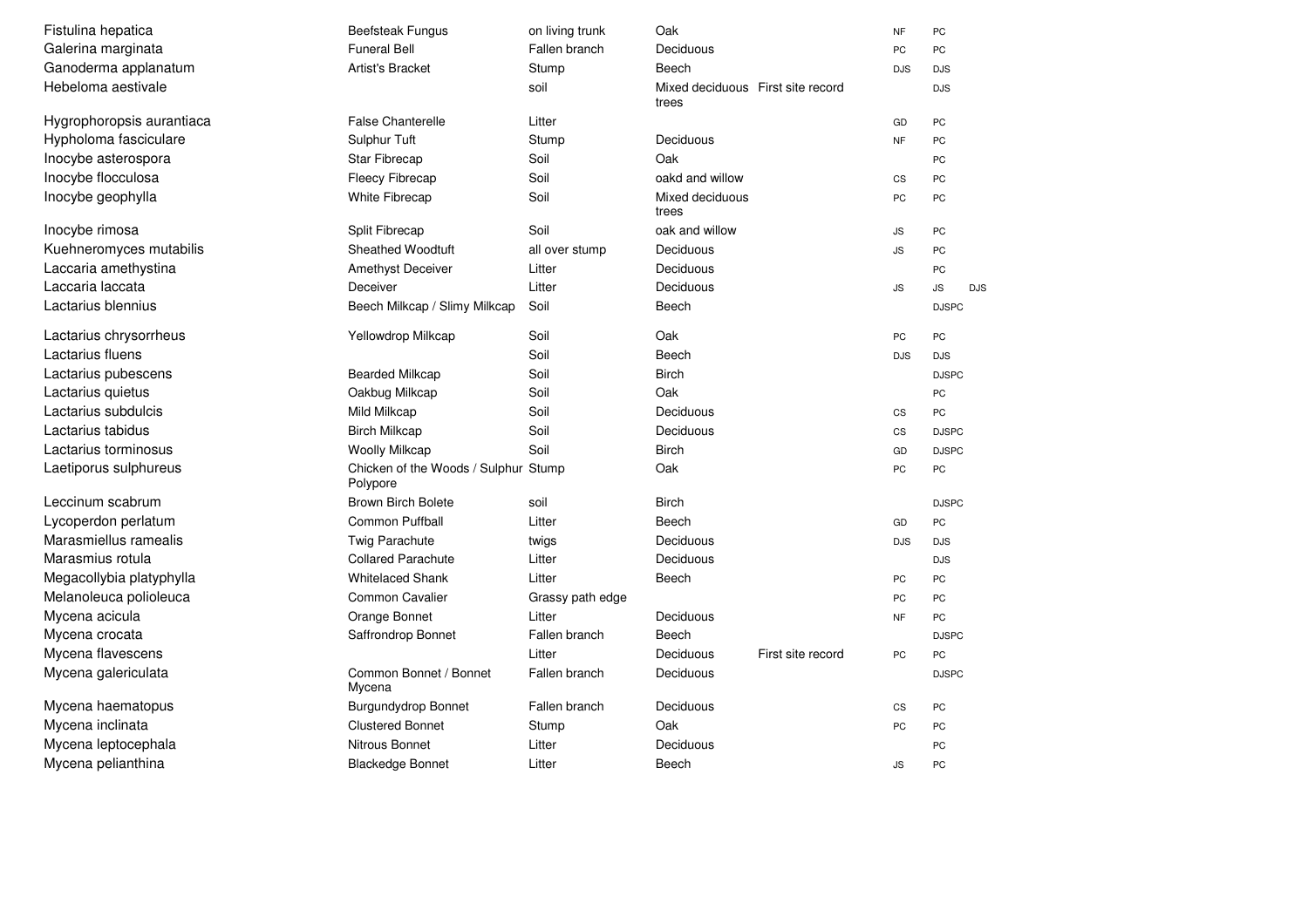| Mycena rosea                | Rosy Bonnet                                         | Litter                           | Beech        |                   | CS         | PC               |
|-----------------------------|-----------------------------------------------------|----------------------------------|--------------|-------------------|------------|------------------|
| Mycena stylobates           | <b>Bulbous Bonnet</b>                               | Litter                           | Deciduous    |                   | <b>NF</b>  | PC               |
| Oudemansiella mucida        | Porcelain Fungus                                    | Fallen branch                    | Beech        |                   |            | <b>DJSPC</b>     |
| Parasola leiocephala        |                                                     | soil                             |              |                   | PC         | <b>DJS</b>       |
| Paxillus involutus          | <b>Brown Rollrim</b>                                | Soil                             | Deciduous    |                   | JC3        | PC               |
| Phellinus ferreus           | Cinnamon Porecrust                                  | Fallen branch                    | Beech        |                   | <b>JS</b>  | PC               |
| Piptoporus betulinus        | Birch Polypore / Razorstrop<br>Fungus               | Fallen branch                    | <b>Birch</b> |                   | <b>JS</b>  | PC               |
| Pleurotus dryinus           | Veiled Oyster                                       | Living trunk                     | Beech        |                   | <b>DJS</b> | <b>DJS</b>       |
| Postia subcaesia            | <b>Blueing Bracket</b>                              | stick                            | Deciduous    |                   | <b>DJS</b> | <b>DJSPC</b>     |
| Psathyrella spadicea        | <b>Chestnut Brittlestem</b>                         | base of living trunk             | <b>Birch</b> |                   | <b>JS</b>  | PC               |
| Psathyrella spintrigeroides |                                                     | Grassy path edge                 |              | First site record | PC         | PC               |
| Rickenella fibula           | Orange Mosscap                                      | <b>Moss</b>                      |              |                   | <b>JS</b>  | PC               |
| Russula aeruginea           | Green Brittlegill                                   | Soil                             | Deciduous    |                   | GD         | PC               |
| Russula atropurpurea        | Purple Brittlegill / Blackish-<br>purple Russula    | Soil                             | Beech        |                   | PC         | PC               |
| Russula betularum           | <b>Birch Brittlegill</b>                            | Soil                             | <b>Birch</b> |                   | PC         | PC               |
| Russula fellea              | Geranium Brittlegill                                | Soil                             | Beech        |                   |            | PC               |
| Russula fragilis            | Fragile Brittlegill                                 | Soil                             | Oak          |                   | PC         | PC               |
| Russula graveolens          |                                                     | Soil                             | Oak          |                   | <b>NF</b>  | PC               |
| Russula nobilis             | Beechwood Sickener (*)                              | Soil                             | Beech        |                   |            | PC               |
| Russula ochroleuca          | Ochre Brittlegill / Common<br><b>Yellow Russula</b> | Soil                             | Beech        |                   | <b>NF</b>  | PC               |
| Russula parazurea           | Powdery Brittlegill                                 | Soil                             | Oak          |                   | <b>JM</b>  | PC               |
| Russula puellaris           | Yellowing Brittlegill                               | Soil                             | Beech        |                   | <b>JS</b>  | PC               |
| Russula risigallina         | Golden Brittlegill                                  | Soil                             | Beech        |                   | PC         | PC               |
| Russula velenovskyi         | Coral Brittlegill                                   | Soil                             | Beech        |                   |            | PC               |
| Scleroderma bovista         | Potato Earthball                                    | charcoal-burning spoil Deciduous |              | First site record |            | <b>DJSPC</b>     |
| Scleroderma verrucosum      | Scaly Earthball                                     | Soil                             | Oak          |                   | PC         | PC               |
| Stereum gausapatum          | <b>Bleeding Oak Crust</b>                           | bark of living trunk             | Oak          |                   | PC         | PC               |
| Trametes versicolor         | Turkeytail                                          | Fallen branch                    | Beech        |                   |            | PC               |
| Tricholoma fulvum           | <b>Birch Knight</b>                                 | Soil                             | <b>Birch</b> |                   | GD         | <b>DJSPC</b>     |
| Tricholoma scalpturatum     | Yellowing Knight                                    | Soil                             | Deciduous    | First site record | PC         | <b>DJS</b>       |
| Tricholoma sulphureum       | Sulphur Knight                                      | Soil                             | Beech        |                   | PC         | PC               |
| Tricholoma ustale           | <b>Burnt Knight</b>                                 | Soil                             | Beech        |                   | PC         | PC<br><b>DJS</b> |
| Xerula radicata             | Rooting Shank                                       | Soil                             | Beech        |                   | <b>JS</b>  | PC               |
| Ascomycota                  |                                                     |                                  |              |                   |            |                  |
| Cudoniella acicularis       | Oak Pin                                             | Stump                            | Deciduous    |                   | <b>JS</b>  | <b>DJS</b>       |